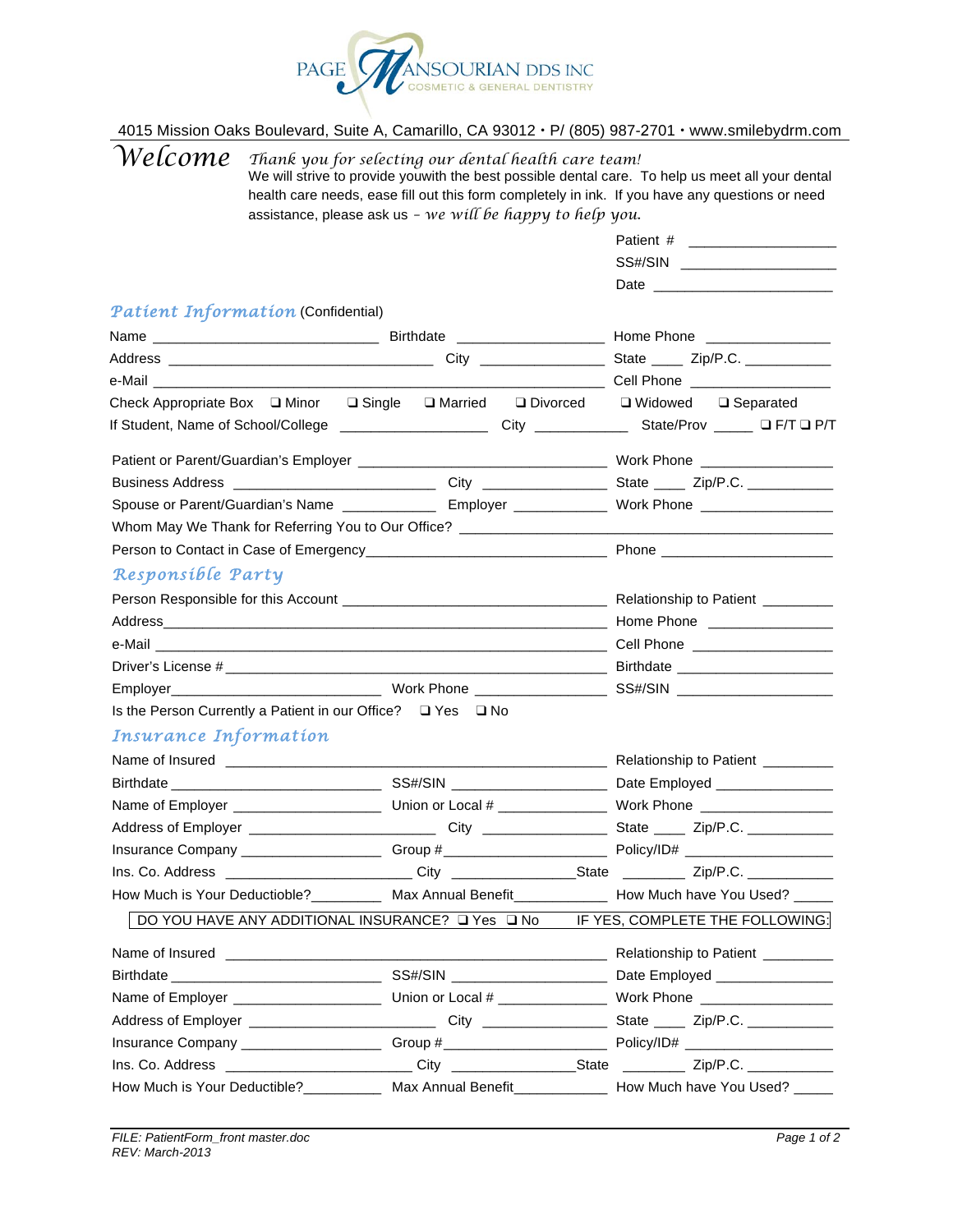

4015 Mission Oaks Boulevard, Suite A, Camarillo, CA 93012 · P/ (805) 987-2701 · www.smilebydrm.com

| Patient Medical History                                            |                               |        |        |                                                                 |             |
|--------------------------------------------------------------------|-------------------------------|--------|--------|-----------------------------------------------------------------|-------------|
|                                                                    | Office Phone                  |        |        | Date of Last Exam                                               |             |
|                                                                    |                               | Yes No |        |                                                                 |             |
| 1. Are you under medical treatment now?                            | □                             | $\Box$ |        | 9. Are you allergic to or have you had any reaction to          |             |
| 2. Have you ever been hospitalized for any surgical                |                               |        |        | the following:                                                  | Yes No      |
| operation or serious illness within the last 5 years? $\Box$       |                               | ❏      |        | - Local Anesthetics (e.g. Novacain)<br>$\Box$                   | $\Box$      |
|                                                                    |                               |        |        | - Penicillin or any other Antibiotics<br>❏                      | ❏           |
|                                                                    |                               |        |        | - Sulfa Drugs<br>❏                                              | ❏           |
| 3. Are you taking any medication (s) including                     |                               |        |        | - Barbiturates<br>❏                                             | $\Box$      |
| non- prescription medicine?                                        | ❏                             | ❏      |        | ❏<br>- Sedatives                                                | $\Box$      |
| If yes, what medication(s) are you taking?                         |                               |        |        | - Iodine<br>❏<br>❏                                              | ❏<br>$\Box$ |
|                                                                    |                               |        |        | - Aspirin<br>- Any Metals (e.g. nickel, mercury, etc)<br>$\Box$ | $\Box$      |
|                                                                    |                               |        |        | - Latex Rubber<br>❏                                             | $\Box$      |
|                                                                    | $\Box$                        | $\Box$ |        | - Other (please list) _______________<br>$\Box$                 | $\Box$      |
| 4. Have you taken medication for osteoporosis?                     | ❏                             | $\Box$ |        | 10. Women Only                                                  |             |
| 5. Have you ever taken Fen-Phen / Redux?<br>6. Do you use tobacco? | $\Box$                        | $\Box$ |        |                                                                 |             |
| 7. Do you use controlled substances?                               | $\Box$                        | ❏      |        | a) Are you pregnant or think you may be<br>pregnant?<br>❏       | ⊔           |
|                                                                    |                               |        |        | b) Are you nursing?<br>❏                                        | ❏           |
| 8. Do you have or have you had any of the following:               |                               |        |        | c) Are you taking oral contraceptives?<br>◘                     | $\Box$      |
| Yes<br>No<br>Yes No                                                |                               |        |        | Yes No                                                          |             |
| $\Box$<br>High Blood Pressure<br>$\Box$                            | □ Heart Disease               |        |        | □<br>□ Chest Pains                                              |             |
| □ Heart Attack<br>❏<br>$\Box$                                      | □ Cardiac Pacemaker           |        |        | □ Easily Winded<br>□                                            |             |
| $\Box$<br>Rheumatic Fever<br>$\Box$                                | <b>Q</b> Heart Murmur         |        |        | $\Box$<br>$\Box$ Stroke                                         |             |
| ❏<br>□ Swollen Ankles<br>$\Box$                                    | $\Box$ Angina                 |        |        | □ Hay Fever / Allergies<br>$\Box$                               |             |
| $\Box$<br>$\Box$ Fainting / Convulsions<br>$\Box$                  | <b>D</b> Frequently Tired     |        |        | $\Box$<br>$\Box$ Tuberculosis                                   |             |
| $\Box$<br>$\Box$<br>$\Box$ Asthma                                  | $\Box$ Anemia                 |        |        | $\Box$<br>Radiation Therapy                                     |             |
| ❏<br>$\Box$<br><b>Low Blood Pressure</b>                           | <b>Q</b> Emphysema            |        |        | $\Box$<br>$\Box$ Glaucoma                                       |             |
| $\Box$<br>□ Epilepsy / Convulsions<br>□                            | Q Cancer                      |        |        | $\Box$<br>Recent Weight Loss                                    |             |
| $\Box$<br>$\Box$ Leukemia<br>$\Box$                                | $\Box$ Arthritis              |        |        | ❏<br><b>Liver Disease</b>                                       |             |
| $\Box$<br>$\Box$<br>$\Box$ Diabetes                                | Joint Replacement or Implant  |        |        | $\Box$<br><b>E</b> Heart Trouble                                |             |
| ❏<br>□ Kidney Diseases<br>$\Box$                                   | $\Box$ Hepatitis / Jaundice   |        |        | $\Box$<br>Respiratory Problems                                  |             |
| AIDS or HIV Infection<br>❏                                         |                               |        |        | □ □ Sexually Transmitted Disease □<br>Mitral Valve Prolapse     |             |
| □ Thyroid Problem<br>❏                                             | □ □ Stomach Troubles / Ulcers |        |        | ❏                                                               |             |
| Patient Dental History                                             |                               |        |        |                                                                 |             |
| Previous Dentist and Location _                                    |                               |        |        | Date of Last Exam                                               |             |
|                                                                    |                               | Yes No |        |                                                                 | Yes No      |
| 1. Do your gums bleed while brushing or flossing?                  |                               | $\Box$ |        | $\Box$ 8. Do you have frequent headaches?<br>❏                  | □           |
| 2. Are your teeth sensitive to hot or cold liquids/foods?          |                               | ⊔      |        | 9. Do you clench or grind your teeth?<br>❏                      | $\Box$      |
| 3. Are your teeth sensitive to sweet or sour liquids/foods?        |                               |        |        | $\Box$ 10. Do you bite your lips or cheeks frequently? $\Box$   | □           |
| 4. Do you feel pain in any of your teeth?                          |                               | $\Box$ |        | $\Box$ 11. Have you ever had any difficult extractions          |             |
| 5. Do you have any sores or lumps in or near your mouth? $\Box$    |                               |        | $\Box$ | in the past?<br>❏                                               | ❏           |
| 6. Have you had any head, neck or jaw injuries?                    |                               | ❏      |        | 12. Have you ever had any prolonged bleeding                    |             |
| 7. Have you ever experienced any of the following                  |                               |        |        | following extractions?                                          | ⊔           |
| problems in your jaw?                                              |                               |        |        | 13. Have you had any orthodontic treatment? Q                   | ❏           |
| - Clicking                                                         |                               | ❏      |        | ❏<br>$\Box$ 14. Do you wear dentures or partials?               | □           |
| - Pain (joint, ear, side of face)                                  |                               | ❏      | ❏      | If yes, date of placement                                       |             |
| - Difficulty in opening or closing                                 |                               | ❏      |        | $\Box$ 15. Have you ever received oral hygiene instructions     |             |
| - Difficulty in chewing                                            |                               | ❏      | ❏      | regarding the care of your teeth & gums?<br>⊔                   |             |
|                                                                    |                               |        |        | 16. Do you like your smile?<br>❏                                | ❏           |
| Authorization and Release                                          |                               |        |        |                                                                 |             |
|                                                                    |                               |        |        |                                                                 |             |

*I certified that I have read and understand the above information to the best of my knowledge. The above questions have been accurately answered. I understand that providing incorrect information can be dangerous to my health. I authorize the dentist to release any information including the diagnosis and the records of any treatment or examination rendered to me or my child during the period of such dental care to third party payors and/or health practitioners. I authorize and request my insurance company to pay directly to the dentist or dental group insurance benefits otherwise payable to me. I understand that my dental insurance carrier may pay less than the actual bill for services. I agree to be responsible for payment of all services rendered on my behalf or my dependents. Signature of patient (or parent/guardian if minor) \_\_\_\_\_\_\_\_\_\_\_\_\_\_\_\_\_\_\_\_\_\_\_\_\_\_\_\_\_\_\_\_\_\_\_\_\_\_\_\_\_\_\_\_\_\_\_\_\_\_\_\_\_\_\_\_\_\_\_\_\_\_\_\_\_* 

| <b>Doctors Comments:</b>           |           |             |
|------------------------------------|-----------|-------------|
|                                    | Signature | Date        |
|                                    |           |             |
| FILE: PatientForm_front master.doc |           | Page 2 of 2 |

*REV: March-2013*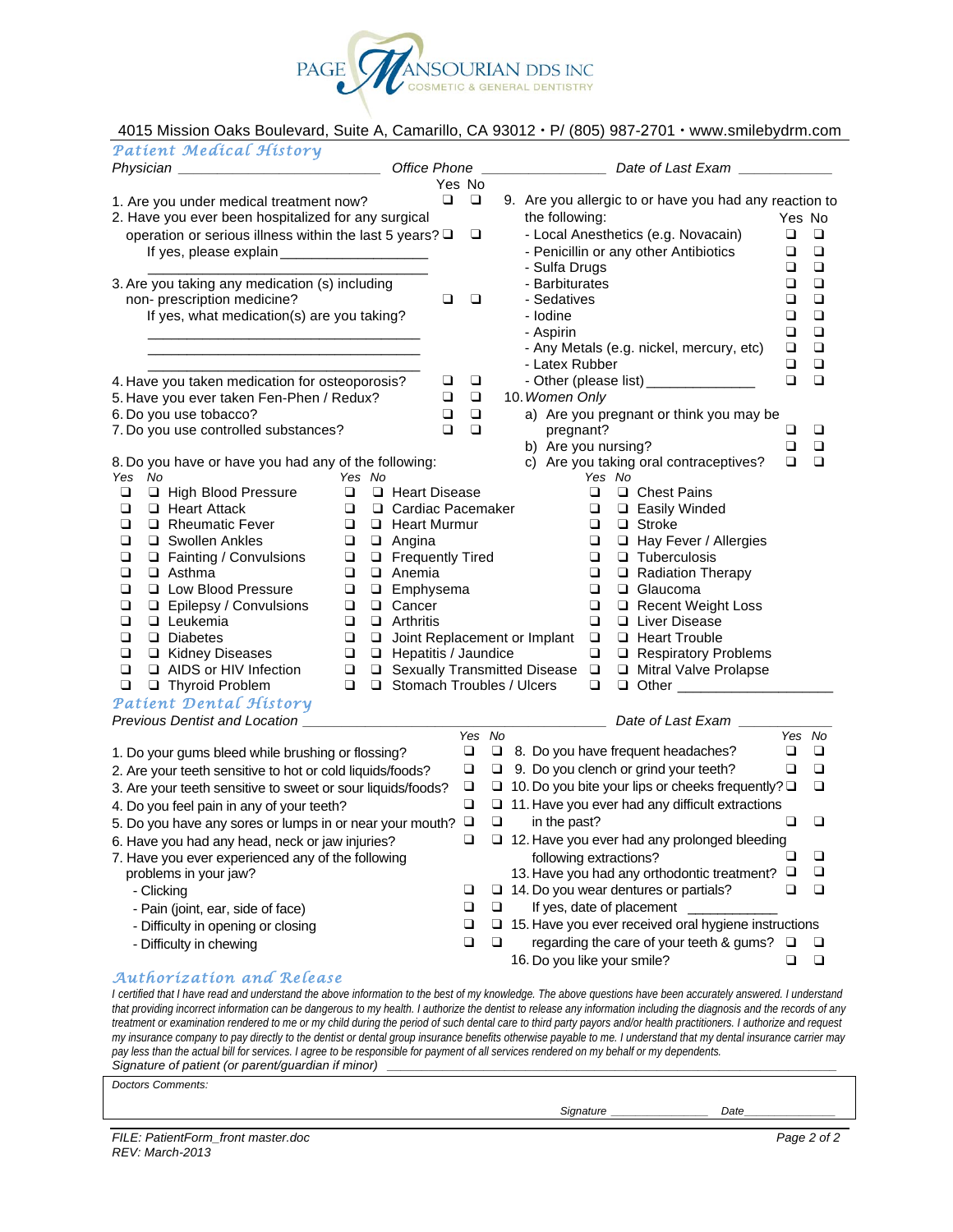

## 4015 Mission Oaks Boulevard, Suite A, Camarillo, CA 93012 · P/ (805) 987-2701 · www.smilebvdrm.com

## **Financial Policy/Contract**

Our financial policy is based on the open and honest communication. We are very proud of our fees and our commitment to the quality of care we provide our patients. To avoid any misunderstandings, **all charges for dental services provided are the direct responsibility of the patient,** regardless of whatever dental plan you have chosen yourself. We encourage you to ask any questions that may allow us to help put your mind at ease, remove any anxieties, and make your experience as pleasurable as possible.

- Payment in full is required each time of service where charges are incurred. If you have a dental plan that we have agreed to bill for you, **your co-payment will be estimated and due at each visit.**
- Any treatment recommended by Dr. Mansourian is based upon your real healthcare needs and not what your company wishes you would do as they are not licensed healthcare providers. Rest assured that we are all patients ourselves and our own family. We feel that, professionally speaking, our patients are family too.
- As a courtesy to our patients, we offer our assistance to you in billing your plan for you based upon the accuracy of the information you provide us based upon your understanding the following: all dental plans are contracted between the insured and the plan providers; our office is a third party to any such agreement. All plans are different. There are instances where the employees whom work for the same employer have different benefit tables. You are solely responsible for keeping track of the benefit due you, how much you have used (including visits to other specialist), and your plans annual maximums. To protect your good standing and avoid finance charges and late fees, familiarize yourself with your dental plan as you are responsible for assuring that any claims be paid in a timely manner. Delayed insurance remittance will place your account in default.
- **Appointments**: we greatly respect your time and respectfully ask the same in return. Your appointment is time reserved solely for you. Schedule changes cause great disruption to the office and many others. We ask that you avoid schedule changes. In the event that it is absolutely necessary to change or cancel any time reserved for you, **48 hour notice is required** (voice mail cancellations are discouraged) **initial\_\_\_\_\_\_\_\_\_\_\_\_\_\_\_.** We reserve the right to charge substantially for any time that has been lost. Standard cancellation fees are equal to either \$200.00 per hour or time reserved or the full procedure. Repeat offenders will be required to pay in full prior to appointing.
- FORMS OF PAYMENT ACCEPTED: Cash, Check, Visa, Master Card, American Express, Discover, Care Credit, and Chase Health Advance. ALL PATIENTS ARE REQUIRED A VALID PHOTO ID.

| Relationship to patient $\Box$ Self $\Box$ Parent/Guardian $\Box$ Other |  |                                                                                                                       | <u> 1980 - John Stone, Amerikaansk politiker (</u> |  |  |
|-------------------------------------------------------------------------|--|-----------------------------------------------------------------------------------------------------------------------|----------------------------------------------------|--|--|
| Witness/Staff Official                                                  |  | <u> 1990 - Jan James Sammer, margaret amerikan basar dan berasarkan perangan dalam perangan dan berasarkan perang</u> |                                                    |  |  |